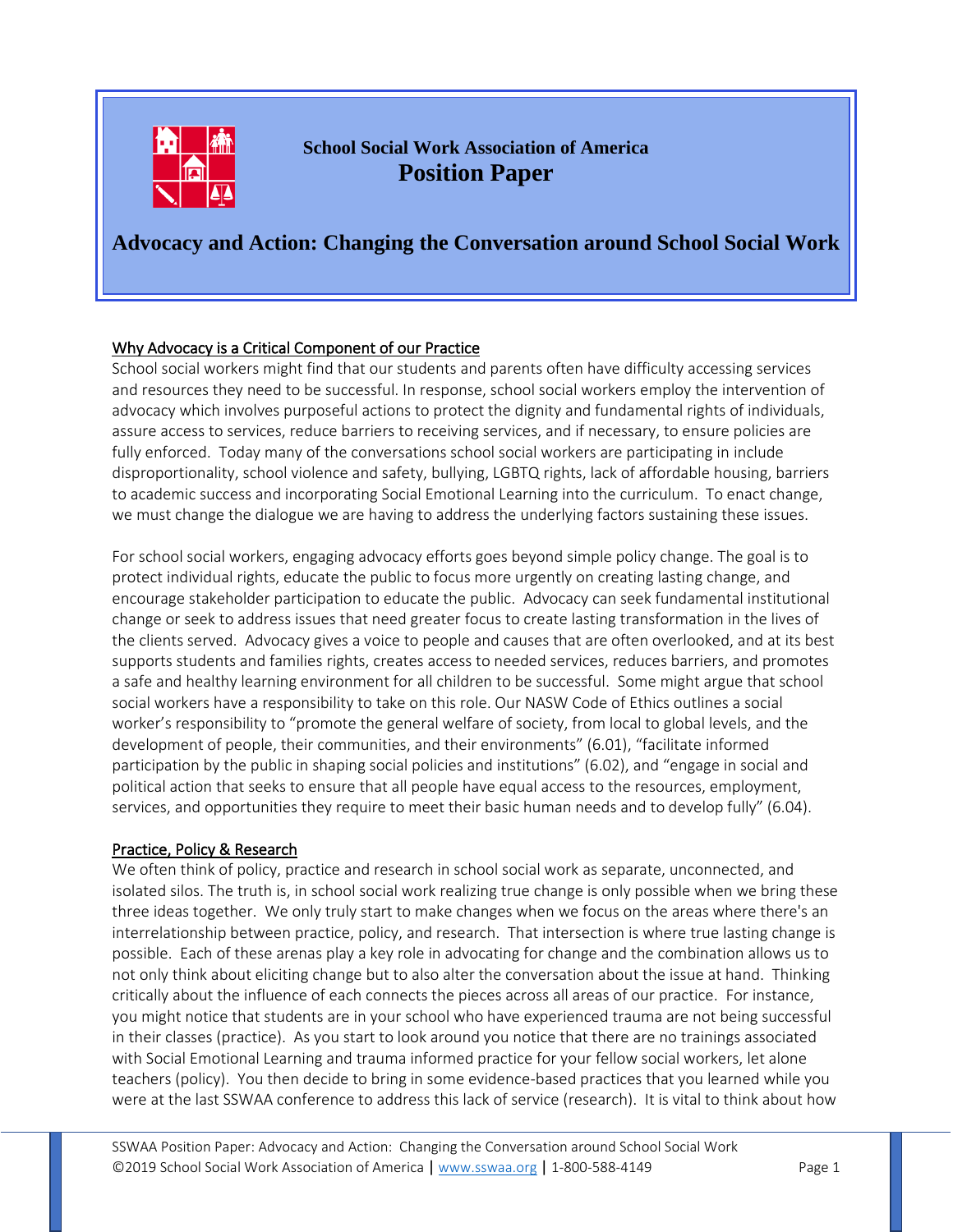policy, research and practice affects and influences the other in order to identify the best places to intervene and advocate for change. Therefore, understanding the relationship between policy, practice, and research in school social work increases awareness and where our advocacy efforts can most impact social justice.

We must also recognize that as school social workers to best meet the needs of students, advocacy occurs at all levels: micro, mezzo, macro. Knowing where we can be most effective in our advocacy efforts is often the challenge. For example when we look at laws and regulations at the federal level impacting our profession and our clients, the capacity to elicit change may feel beyond our reach. While advocating at the national level is one venue, our work is also highly impacted by what happens through our state's laws, our state Departments of Education, our school districts, our social work departments, and our local schools. Local decisions can have a profound impact on all of our students as well. Too often our school social work perspective is missing during the decision-making process at various stages which can result in negative outcomes, inequities or lack of access to vital resources. Thus, advocating at the individual, school, local, state, national and even global levels can improve the way students receive services as well as ensure access to needed supports and resources.

# Art & Science of Advocacy

Effecting change requires two sides of advocacy, the art and science. When we bring the art and science of advocacy together, we begin to develop an action-oriented course to focus on solutions for the problems our students and families are facing today. The first thoughts that often come to mind when we think about advocacy are protests, sign holding, or petitions. On one side of advocacy, we need to engage others in becoming passionate about change and to empower them to take action. The art of advocacy is about how to take action in raising awareness of our issue, mobilizing supporters, and sharing the stories of those affected. The goal in the art of advocacy is to bring attention to an issue, engender passion among supporters, engage stakeholders in wanting to know more about the issue, and provide a way for others to get more information.

Unfortunately, too often there is a sense of urgency until the next issue comes along and attention shifts. We must combine our passion with the science of advocacy, which provides the underlying facts and evidence about our issues. The science of advocacy helps define the issue, it's scope and magnitude, who is affected and how, what we've tried before and what we should try now. In this arena we are making the case for the cost of not addressing our issue, which can be social, economic, or even political. Our message should be tailored to whom we are speaking and consider any barriers we might face in funding, policy, or implementation. Understanding our audience's perspective will create solutions using data and evidence to support the need for change and how our solution will solve this particular issue. It's not enough to just say something isn't working; we must also propose solutions which embody a school social work perspective.

The goal of school social work advocacy is to educate all stakeholders on the issues and engage them as partners in transforming systems, policies and practices. In addition, we must provide the knowledge and tools to all stakeholders to help them embrace their role as agents of change.

### Next Steps

As school social workers who are on the front lines with our students and their families every day, it is imperative that we utilize our knowledge and experience while connecting to our stories and those of our clients. The work we are doing is vital in addressing inequities and providing a platform to ensure all voices are heard. Getting the message out is one part of the process but changing the conversation from